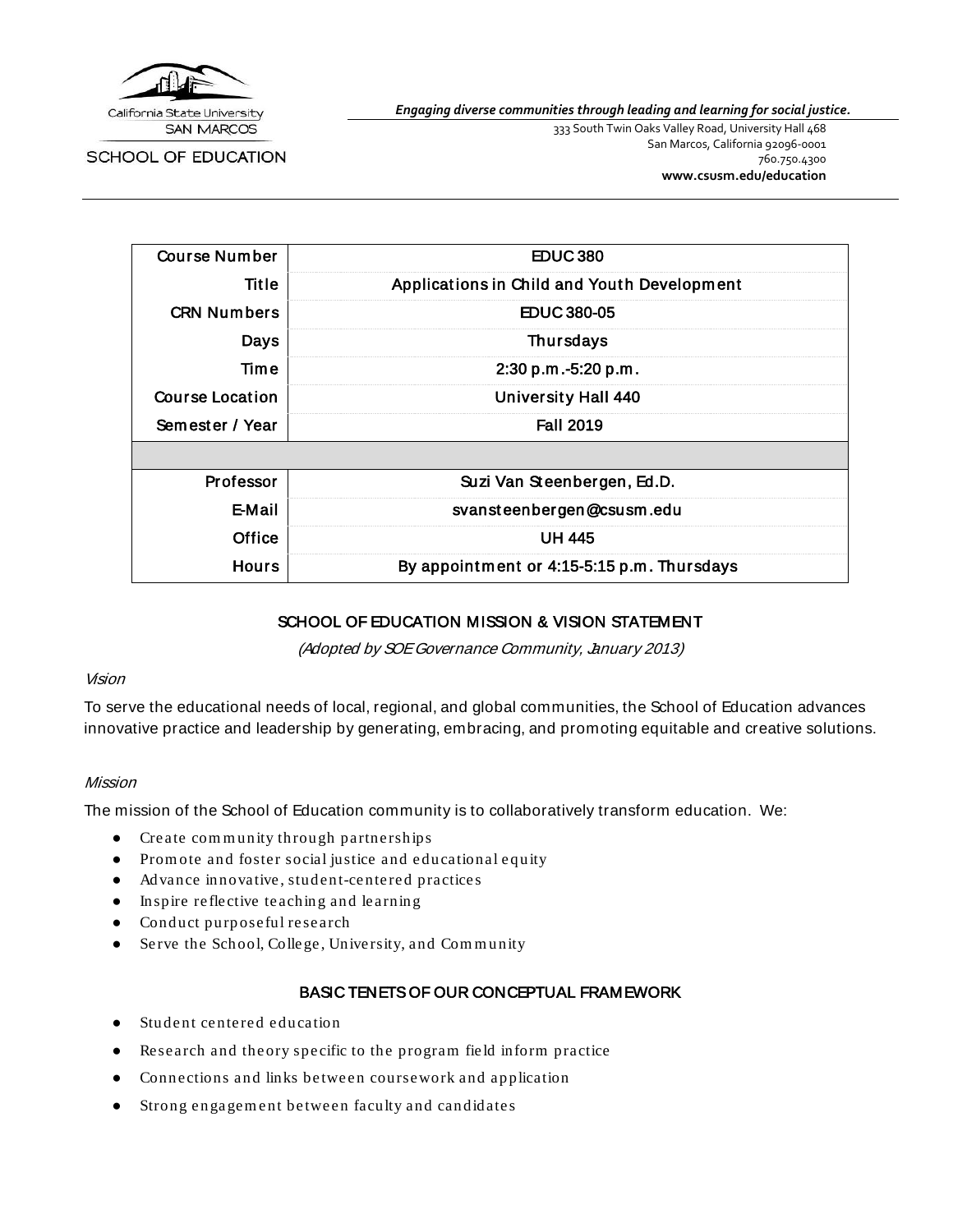- Co-teaching clinical practice
- Culturally responsive pedagogy and socially just outcomes

\* Office Hours are for those with questions, who seek advice, who want to share and/or provide feedback, or just to chat! Office hours are for everyone! We can talk about anything you like: the course, your career choices, letters of recommendation, or anything else that interests you. If you have a scheduling conflict with the stated office hours, just reach out and we can set up another time, or we can Zoom (video conference). This time is your time. I'm here to help! You can also bring a friend or classmate. The more the merrier!

### TABLE OF CONTENTS

<span id="page-1-0"></span>

| <b>COURSE DESCRIPTION</b>                                      | $\overline{2}$ |
|----------------------------------------------------------------|----------------|
| Course Objectives                                              | 3              |
| Credit Hour Policy Statement                                   | 3              |
| <b>REQUIRED TEXTS</b>                                          | 4              |
| SUPPORT FOR STUDENTS                                           | 4              |
| Students with Disabilities Requiring Reasonable Accommodations | 5              |
| <b>COURSE AND UNIVERSITY POLICIES</b>                          | 5              |
| School of Education Attendance Policy                          | 5              |
| <b>CSUSM Academic Honesty Policy</b>                           | 5              |
| All University Writing Requirement                             | 6              |
| Plagiarism                                                     | 6              |
| Use of Technology                                              | 6              |
| <b>Electronic Communication Protocol</b>                       | 6              |
| <b>COURSE REQUIREMENTS</b>                                     | 6              |
| Grading Standards                                              | $\overline{7}$ |
| <b>ASSIGNMENT OVERVIEW</b>                                     | $\overline{7}$ |
| EDUC 380 TENTATIVE SCHEDULE/COURSE OUTLINE (FALL 2019)         | 9              |
| ASSIGNMENT: INTERVIEW WITH A YOUTH                             | 12             |
| ASSIGNMENT: SERVICE LEARNING REPORT                            | 14             |
| <b>ASSIGNMENT: POSTER PRESENTATION</b>                         | 16             |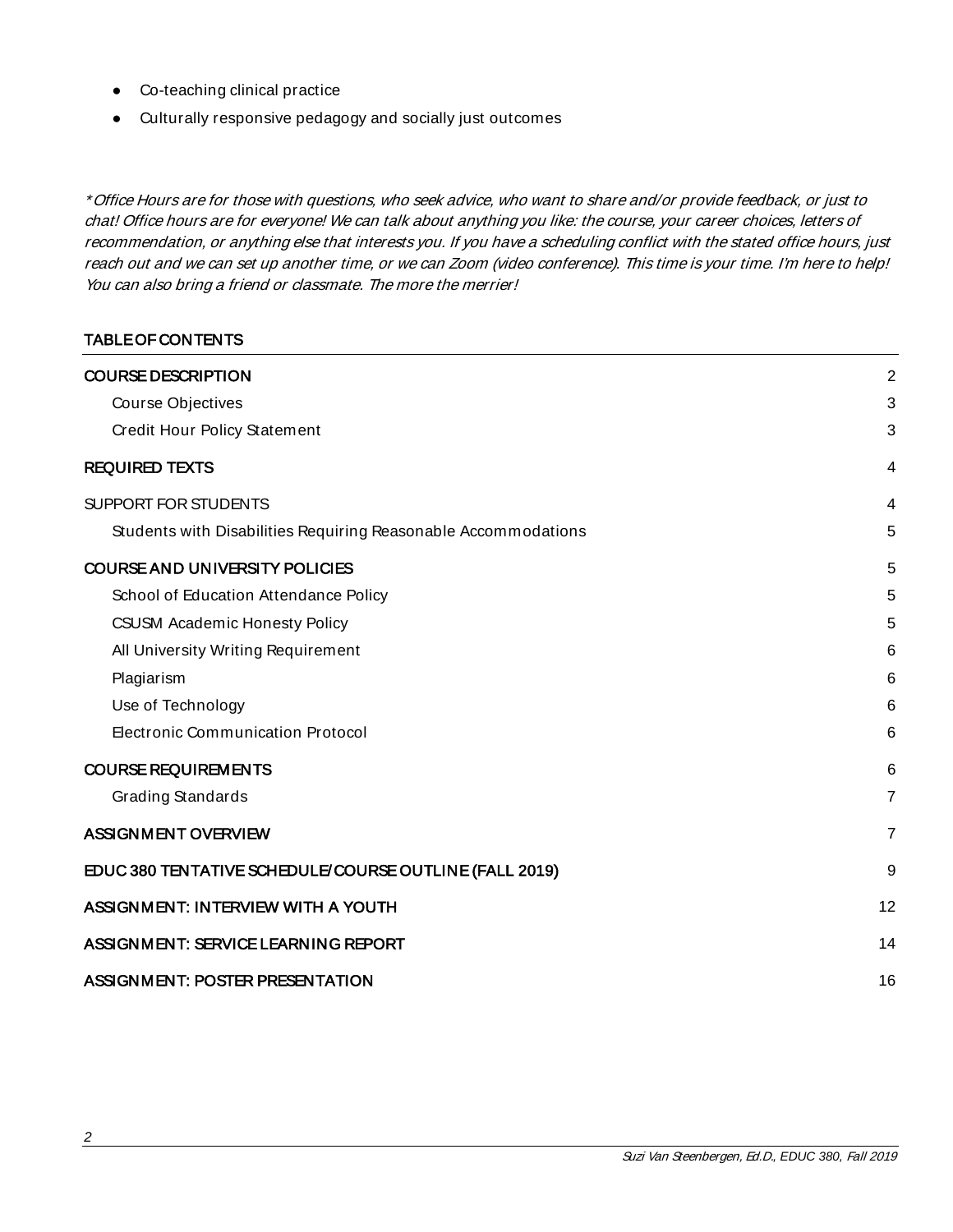# COURSE DESCRIPTION

This class considers the social, cultural, cognitive, emotional, linguistic, and behavioral development of children and adolescents from multidisciplinary, multicultural, and applied perspectives. Students will learn major theories of development in order to apply that knowledge to their work in evidence-based services and programs for children and youth. Includes a field experience component through which students will consider how their in-class learning is enacted in the lived experiences of children and youth. Special attention is given to identifying multicultural and socio-cultural influences on development. May not be taken for credit by students who have earned credit for EDUC 496-1.

### <span id="page-2-0"></span>Course Object ives

By the end of the course, students will be able to:

- 1. Describe the main principles of cognitive development, information processing, and sociocultural theory in order to identify how each is manifested in the lives of children and youth from multidisciplinary, multicultural and applied perspectives.
- 2. Use the field experience to demonstrate how academic theory contributes to understanding observed differences in socially, culturally, and linguistically diverse children and youth.
- 3. Understand and then evaluate the ways in which academic theory is applied within the realms of health, human services, and education.
- 4.Apply knowledge gained from the field experience when considering influences such as environment, culture, family/sibling/friend relationships on the development of thought and reasoning.
- 5. Create an understanding of what various theoretical constructs actually mean in the "real life" of children and youth.
- 6. Summarize findings of empirical research in major areas of cognitive development, including perception, language, memory, conceptual understanding, problem solving, social cognition, and acquisition of academic skills and apply those summaries to understanding the lived experiences of children and youth.
- 7. Understand cognitive and developmental processes and determine how that knowledge can be best applied to work with children and youth in education and other human services fields.

\* Special Note: Because this course requires a field service component, a background check may be required. Be sure to check with the agency you will be serving and to meet fingerprinting and other requirements to serve as a volunteer. All students should work with the Office of Service Learning <https://www.csusm.edu/servicelearning/index.html> to ensure that proper procedures are followed. If you have any questions or concerns about this requirement, please come and see me as soon as possible. I can talk through any questions you have on a confidential basis so we can find a placement that works for you.

### <span id="page-2-1"></span>Credit Hour Policy Statement

\*Per the University Credit Hour Policy, students are expected to spend a minimum of two hours outside of the classroom each week for each unit of credit engaged in learning. The class time is as follows: service learning includes 15 weeks x 1.5 hrs ≈ 22.5 hours; Class meetings include 15 weeks x 1.5 ≈ 22.5 hours. For this course with three weekly hours of instruction com bined between in-class and service learning, students need to plan on spending an additional 5 to 6 hours engaged in study, reading, researching, review, and planning.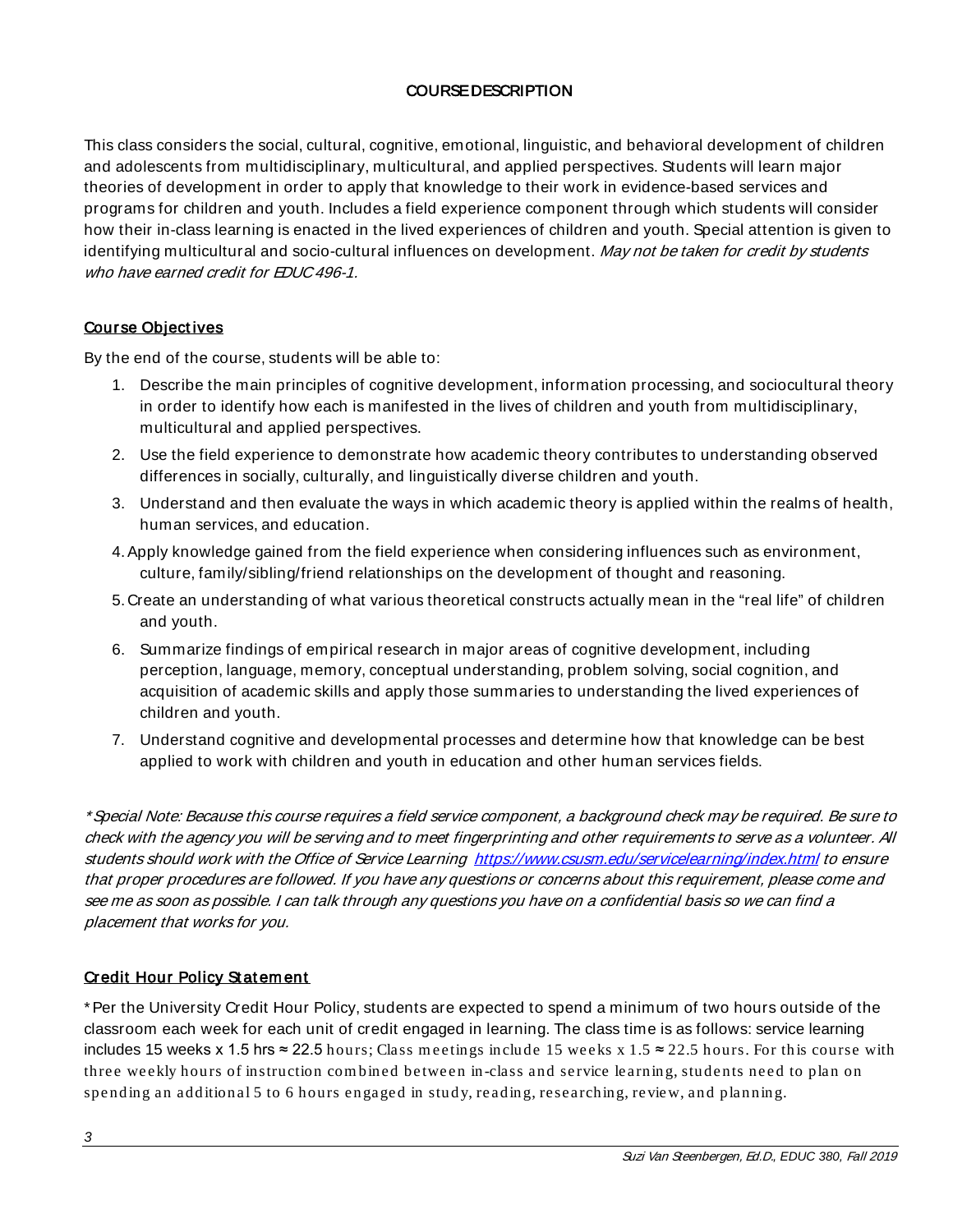# REQUIRED TEXTS

<span id="page-3-0"></span>Willingham, D. (2009). Why Don't Students Like School? A Cognitive Scientist Answers Questions about How the Mind Works and What it Means for Your Classroom. San Francisco, CA: bssey-Bass. [Note! This text is available online-see link below.]

Wood. C. (2007 or 2015) Yardsticks: Children in the classroom, ages 4-14 Center for Responsive Schools, Inc.

# If you would like to check out either or both of the course texts on a 2 hour basis, follow the "Library Reserves" link in Cougar Courses.

In addition, various scholarly and applied articles from academic researchers and field practitioners are required and can be found in our Cougar Courses weekly modules free of charge.

# Note: The two primary course t exts (including t he 2007 version of the Wood text) are available for check out on a 2 hour basis in the library under course reserves.

# SUPPORT FOR STUDENTS

<span id="page-3-1"></span>CSUSM offers a number of resources on campus to help you succeed in your classes and enjoy your time here. Below are just a few options for you to be aware of. There are others! I am happy to give you some more ideas if you would like.

Academic Success Center: The Academic Success Center supports students throughout their learning. We collaborate with faculty and staff across campus to innovate academic programming for all students within the University. Not only do we have study spaces, but we also offer tutoring, workshops, programs, and events to enhance your academic experience. One of our programs, Supplemental Instruction, is also available through the ASC.

#### Websit e: [www.csusm .edu/asc/](http://www.csusm.edu/asc/)

Location: Extended Learning Building (ELB) 286, Hours: Monday-Friday 9:00am-5:30pm

Writing Center: The Writing Center's mission is to be a welcoming learning environment where certified student consultants offer constructive guidance to all writers at any stage of the writing process - idea generation, argument development, polishing of sentences and more. FREE drop-in and by-appointment tutoring is available at the Writing Center by certified student consultants. The WC helps you review the prompt and ask guiding questions, as students work to develop compelling texts. The WC is committed to providing non-judgmental feedback. Additional services include assistance with Academic English.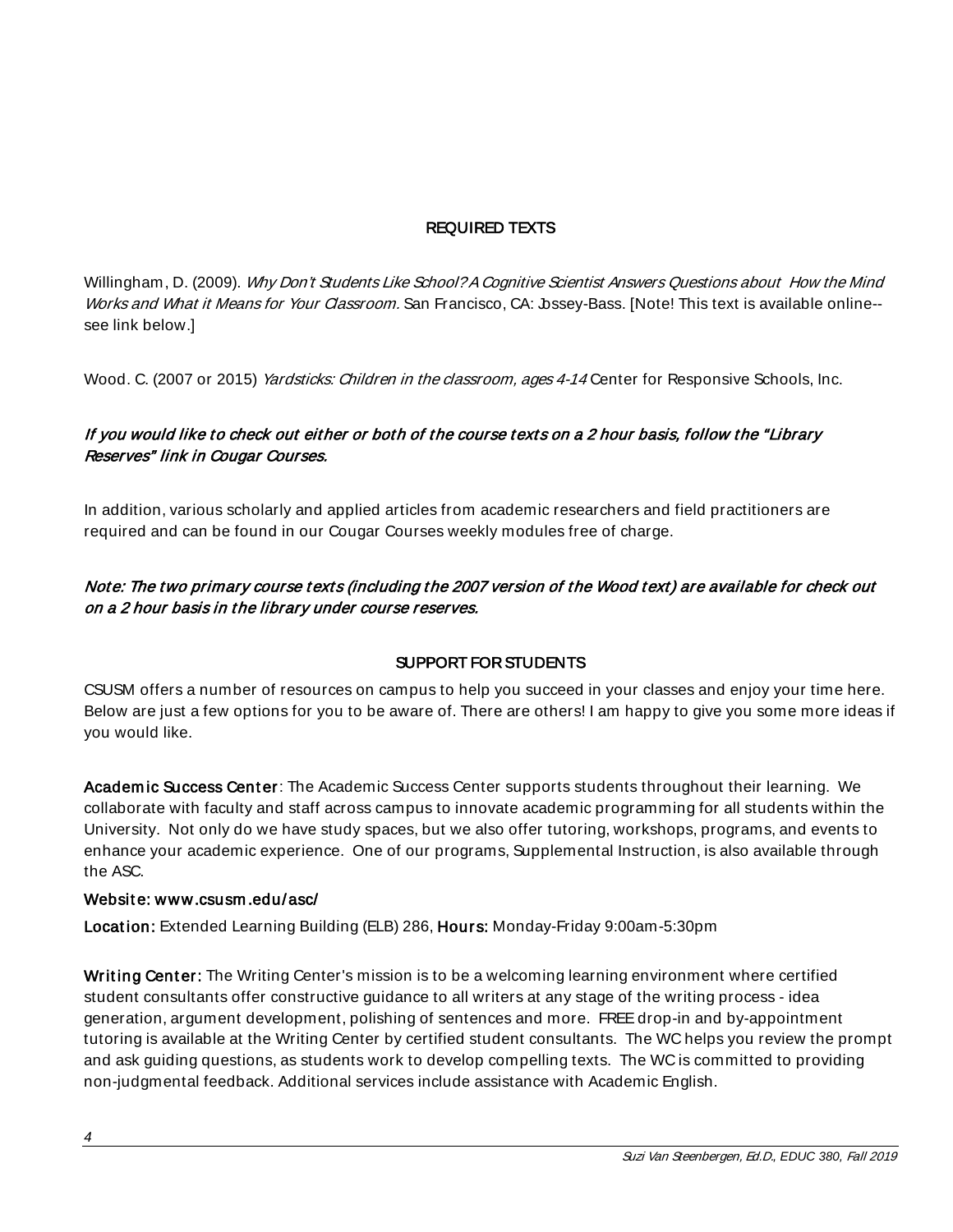#### Website: [www.csusm.edu/writingcenter](https://www.csusm.edu/writingcenter/)

Location: Extended Learning Building (ELB) 273, Hours: Monday-Thursday 9:00am-6:00pm, Friday 9:00am-2:00pm

### <span id="page-4-0"></span>**Students with Disabilities Requiring Reasonable Accommodations**

Students with disabilities who require reasonable accom m odations m ust seek approval for services by providing appropriate and recent docum entation to the Office of Disability Support Services (DSS). This office is in Craven Hall 4300, contact by phone at (760) 750-4905. Students authorized by DSS to receive reasonable accommodations should meet with their instructor during office hours or make an appointment.

# COURSE AND UNIVERSITY POLICIES

### <span id="page-4-2"></span><span id="page-4-1"></span>School of Education Attendance Policy

Due to the dynam ic and interactive nature of courses in the School of Education, all candid ates are expected to attend all classes and participate actively. At a minimum, candidates must attend more than 80% of class time, or s/he may not receive a passing grade for the course at the discretion of the instructor. Individual instructors may adopt more stringent attendance requirements. Should the candidate have extenuating circum stances, they should contact the instructor as soon as possible. (Adopted by the COE Governance Community, December, 1997).

For EDUC 380, which requires active, engaged participation every class session, students missing more than 1 class will lose  $\frac{1}{2}$  letter grade (5%), those missing more than **two** class sessions will see their grades reduced by **one full letter grade** (10%). Students missing **three or more** class sessions will see their grades reduced by two full grades. Leaving early or arriving late by m ore than 15 m in utes constitutes one absence. The instructor, on a case -by-case basis, considers illness and em ergencies (transportation, child care, im migration/DACA, fam ily situations) as reported ahead of class time. However, notification of an absence, which is required, does not constitute an excused absence—check with the professor regarding your attendance status. It is always best to com m unicate proactively with your professor if you know you need to miss a class for any reason. If you have a childcare emergency, it is absolutely ok to bring your little ones to class.

### <span id="page-4-3"></span>CSUSM Academic Honesty Policy

Students are expected to adhere to standards of academ ic honesty and inte grity, as outlined in the Student Academic Honesty Policy. All assignments must be original work, clear and error-free. All ideas/material that are borrowed from other sources m ust have appropriate references to the origin al sources. Any quoted m aterial m ust provide credit to the source and be punctuated/cited accordingly.

Students are responsible for honest completion and authentic, original representation of their work. The Course Catalog provides the details of the university ethical standards and penalties for infractions. There is zero tolerance for infractions in this course. If you believe there has been an infraction by som eone in the class, please bring it to the instructor's atten tion. The instructor reserves the right to discipline any student for academ ic dishonesty, in accordance with the general rules and regulations of the university. Disciplinary action may include the lowering of grades and/or the assignment of a failing grade for an exam, assignment, or the class as a whole.

# If you have any questions about how to put your best academic foot forward, including using appropriate citations, submitting your own work, et c., please come and see me. I can help.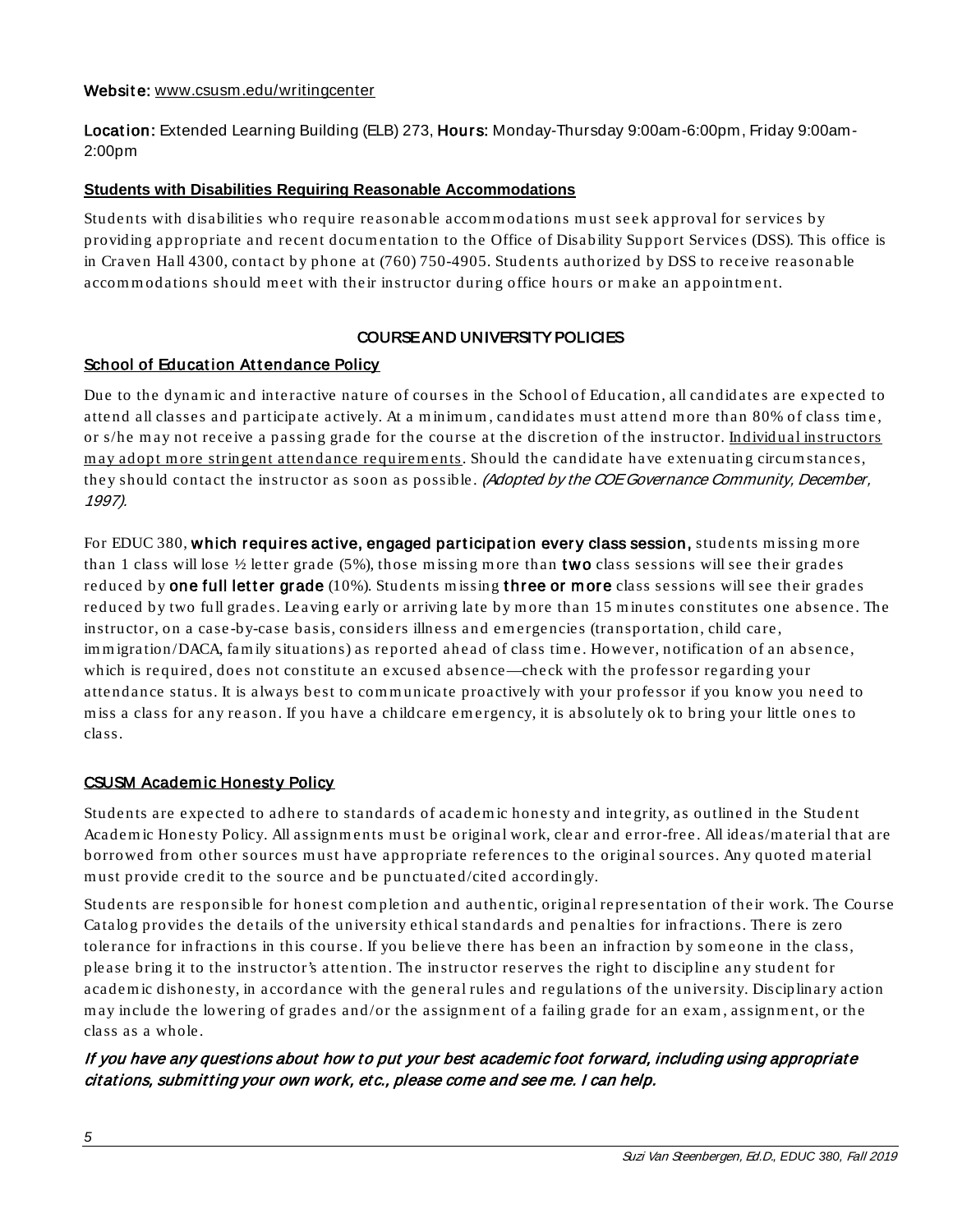# <span id="page-5-0"></span>**All University Writing Requirem ent**

Every course at the university must have a writing requirement of at least 2500 words. The requirement is met in this class through the assignments described below. The University Writing Center is available for all students free of charge for support and writing skill development. [https://www.csusm.edu/writingcenter/index.html.](https://www.csusm.edu/writingcenter/index.html)

If you have any questions about any of the written assignments or would like additional writing support, I highly recommend reaching out to th[e Writing Cent](https://www.csusm.edu/writingcenter/index.html)er. They have dozens of trained writing tutors who can provide one-on-one writing support. There is also an Academic English Support expert if you are working on your academic language skills.

### <span id="page-5-1"></span>**Plagiarism**

As an educator, social worker, counselor or in any hum an service realm , it is expected that each student will do his/her own work, and contribute equally to group projects and processes. Plagiarism or cheating is unacceptable under any circum stances. If you are in doubt about whether your work is paraphrased or plagiarized see the Plagiarism Prevention for Students website http://library.csusm.edu/plagiarism/index.html. If there are questions about academ ic honesty, please consult the University catalog.

### <span id="page-5-2"></span>Use of Technology

Candid ates are expected to dem onstrate com peten cy in the use of various form s of technology (i.e. word processing, electronic m ail, Moodle, use of the In ternet, and /or m ultim edia presentations). Specific requirem ents for course assignm ents with regard to technology are at the discretion of the instructor. Keep a digital copy of all assignments for use in your own professional portfolio. All assignments will be submitted online, with a fin al project subm itted in hard copy in the form of a presentation poster. Details will be provided in class.

### <span id="page-5-3"></span>Elect ronic Communication Protocol

Electronic correspondence is a part of your professional interactions. If you need to contact me, e-mail is often the easiest way to do so. It is my intention to respond to all received e-mails in a timely manner. Please be rem inded that e -m ail and on-line discussions are a very specific form of com m unication , with their own nuances and etiquette. For instance, electronic messages sent in all upper case (or lower case) letters, major typos, or slang, often communicate more than the sender originally intended. With that said, please be mindful of all email and on-line discussion messages you send to your colleagues, to faculty members in the School of Education, or to persons within the greater educational community. All electronic messages should be crafted with professionalism and care.

Things to consider:

- Would I say in person what this electronic message specifically says?
- How could this message be misconstrued?
- Does this message represent my highest self?
- Am I sending this electronic message to avoid a face-to-face conversation?

<span id="page-5-4"></span>In addition, if there is ever a concern with an electronic message sent to you, please talk with the author in person in order to correct any confusion.

### COURSE REQUIREMENTS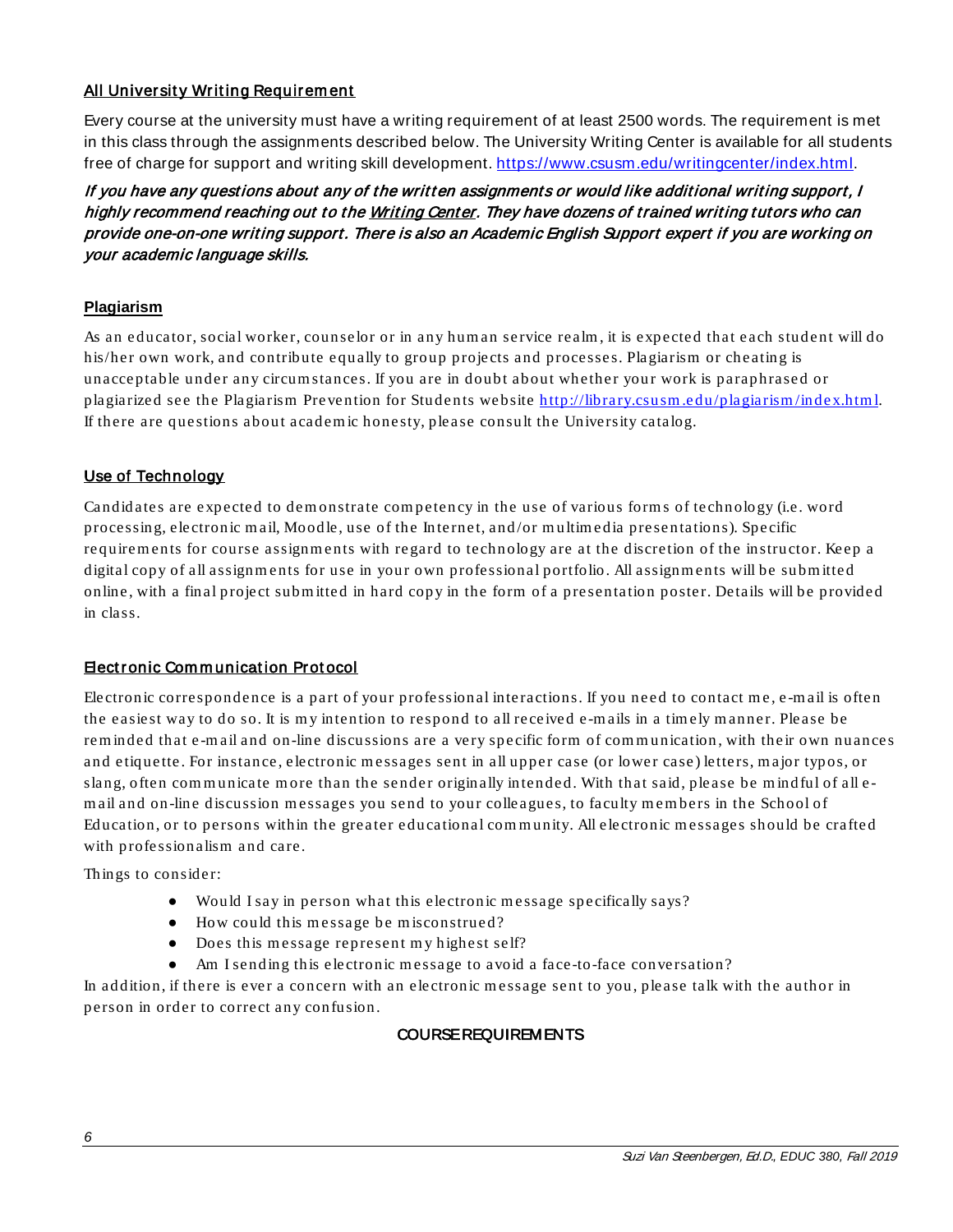# <span id="page-6-0"></span>Grading Standards

Assignments are to be submitted to the appropriate place on Cougar Courses prior to the start of class on the specified due date unless otherwise noted below. Hand-written work is not accepted, and all documents should utilize 12 point Times New Roman, Arial or other appropriate font. Assignments generally should be double spaced unless a specific format is provided. Edit assignments prior to submission to ensure the text is error-free and the ideas are logically and concisely presented. All citations, where appropriate, should use American Psychological Association (APA) (6th edition) format. Rubrics for each assignment are posted in our Cougar Courses container.

| Α  | 94-100 | А- | 90-93 |    |       |
|----|--------|----|-------|----|-------|
| B+ | 87-89  | в  | 83-86 | в- | 80-82 |
| C+ | 77-79  | C. | 73-76 | C- | 70-72 |

| Assignment                                                        | <b>Points</b><br>Possible |
|-------------------------------------------------------------------|---------------------------|
| Reflections, Posts, Quick Writes, In-Class Assignments, etc.      | Varies                    |
| Weekly Service Learning Blog/Comments                             | 10                        |
| Interview with a Youth (Paper)                                    | 14                        |
| Service Learning Report (Paper)                                   | 18                        |
| Presentation/Gallery Walk Poster: Findings of Service<br>Learning | 14                        |
| Final Exam (Online-Open book/open notes)                          | 28                        |
| Attendance, Participation, Professionalism                        | 15                        |
| <b>Total Points</b>                                               | TBD                       |

### ASSIGNMENT OVERVIEW

# <span id="page-6-1"></span>1. In-class Quick Writes, Group Investigations and Online Products

During class sessions as well as online sessions, the course requires active participation in online, individual and group activities. While the point value of these assignments is small, they add up and are required in order to earn an A. Students who do not participate in group work will lose double points.

### 2. Weekly Service Learning Blog

One of the prim ary objectives of our class is to m ake direct connections between your observations in the field and the course concepts. To help facilitate that process, each week you will post a blog entry in Cou gar Courses in which you will reflect on what you 've learned so far in relation to a specific concept we have learned in class. You will m ake a direct connection between that con cept and som ethin g you've observed or experienced in the field. These blog entries will both facilitate classroom conversations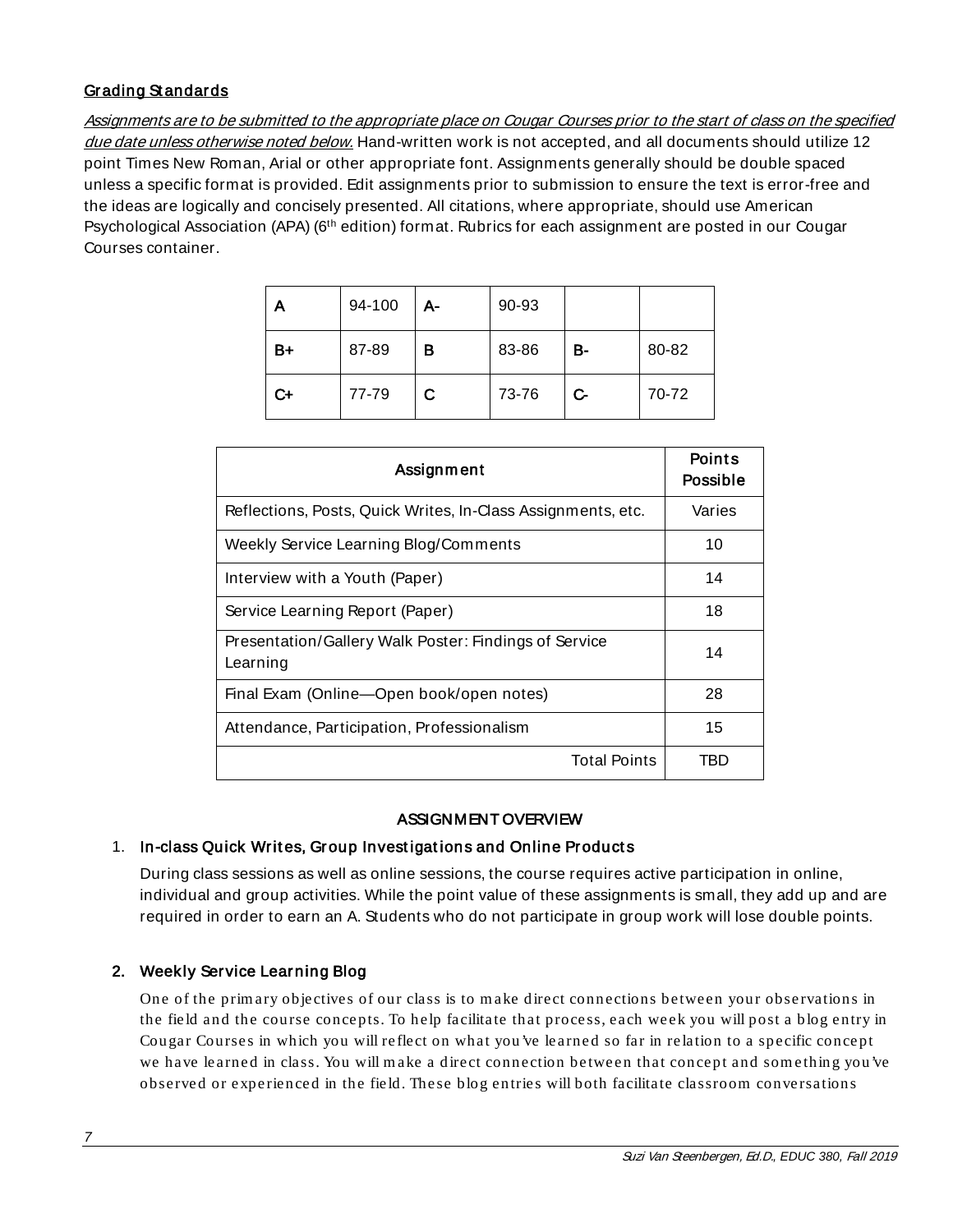around the course ideas and help you prepare for each of the major assignments for the class: the Youth Interview; the Service Learning Paper; and the Service Learning Presentation.

### 3. Interview With a Youth

You will identify a child or adolescent with whom to conduct a series of interviews centered on the major theories discussed in this course. Because the focus of this course is on *understanding how theories of* development apply to the lived experiences of children and adolescents, these interviews will encourage you to make those connections. This assignment encourages you to *create an understanding of what various* theoretical constructs actually mean in the "real life" of children and adolescents. When you write about your youth, you will explain how his/her responses to the questions and your interactions with him/her might be explained by what you are learning in the course. The write-up should be a narrative format where you describe the youth with whom you worked, make specific connections to the theories we discuss in class, and include specific quotations to illustrate your thinking. See page 8 for specific interview questions and rubric.

### 4. Service Learning Experience Report

Because this course focuses on *understanding how theories of child and adolescent development are* applied in daily practice, you will spend 1-2 hours per week volunteering in a field-based program of your choice. You may volunteer in a public or private school classroom, a hospital, or a social work setting—it must be a setting that works with children and/or adolescents. You will document your interactions with the youth you encounter and write an analysis that makes connections between and among the theories we discuss in class and your experiences in the field. We will discuss procedures for identifying a field site, expectations for gaining permission to volunteer, and requirements for the write-up in class. See page 8 for questions to guide your thinking during the observations. [Use the graphic organizer on page 13 to hold your thinking if you find it useful (not required).] Rubric for this Report is found below the assignment detail.

# 5. Poster Presentation (Interview and Implications)

In order to emphasize the *importance of practically applying the theories and concepts from this class to the* real world of children and adolescents, you will prepare a presentation of the major findings from your service learning experience. This presentation can be a poster, PowerPoint, or any other creative format, and you will share the work in a Gallery Walk during the last week of the course. Your presentation must summarize your findings from the service learning experience and *discuss their implications for* education, social work, and other human services fields. Poster Presentation Rubric below assignment detail

### 6. Final Exam

During finals week, you will take a comprehensive final exam in order to demonstrate your understanding of the major theories and concepts related to child and adolescent development and how they apply to education and human services. Because research suggests that the act of retrieving information on a regular basis aids in retention, there will be 2-3 questions given at the end of class each Tuesday. They represent the primary learning undertaken that week and should be used to create a study guide. These questions will become part of the final exam.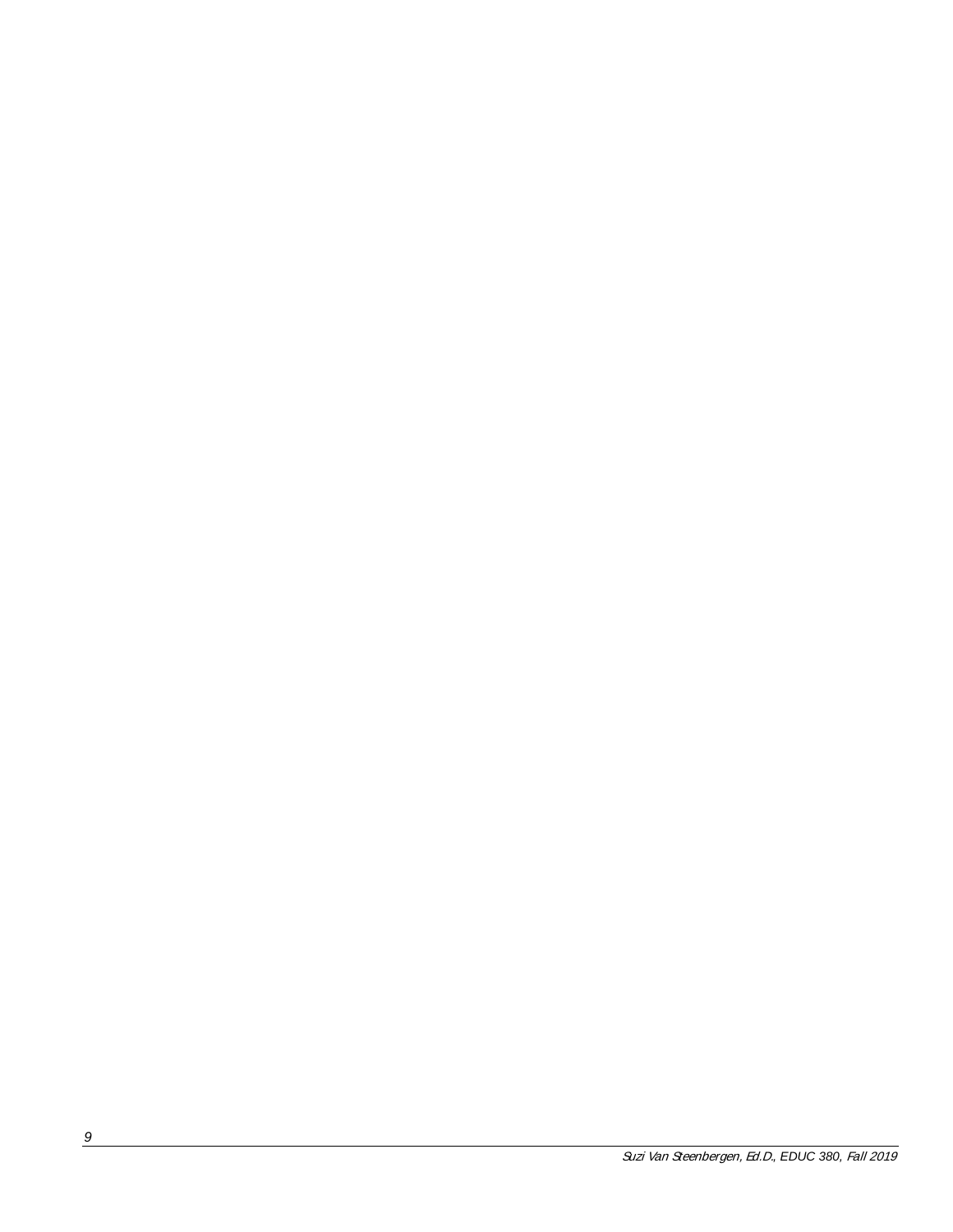# EDUC 380 TENTATIVE SCHEDULE/COURSE OUTLINE (FALL 2019)

# Note: There will be some changes as the semest er moves on. I'll post the most recent version on Cougar Courses.

\* Course Format: Because the focus of this class is on an applied understanding of how children and youth develop cognitively, emotionally, and socially, all topics will be taught through interdisciplinary and multicultural perspectives. The topics listed below identify the main idea for each class session and will be discussed through an interdisciplinary lens. We will integrate findings from numerous related fields as we work to understand how theory enacts itself in the real lives of children and youth.

Readings that are not from the course text are available in Cougar Courses. Other than the first day of class, students should complete the readings prior to the class session in which they are listed.

| Week #                     | <b>Topics</b>                                                                                                                                                                                                                     | Readings & Assignments Due                                                                                                                                       |
|----------------------------|-----------------------------------------------------------------------------------------------------------------------------------------------------------------------------------------------------------------------------------|------------------------------------------------------------------------------------------------------------------------------------------------------------------|
| & Dates                    |                                                                                                                                                                                                                                   |                                                                                                                                                                  |
| 1: Th $8/29$               | Course Overview, Organization<br>$\bullet$<br>Intro to Brain Development<br>$\bullet$<br>Service Learning Overview & Information on<br><b>Possible Sites</b><br>* Visit from Service Learning Sites (tentative)-Justine           | <b>Read:</b> Wood Article (PDF) for next<br>class please.                                                                                                        |
|                            | Paninan, Girl Scouts                                                                                                                                                                                                              |                                                                                                                                                                  |
| $2: Th\ 9/5$               | Intro to Sociocultural Learning theory<br>(Vygotsky, Bronfenbrenner)<br>Zone of Proximal Development<br>More on Brain Development<br>Service Learning Check-In<br>* Visit from Service Learning Sites (tentative)                 | Read: Vygotsky/ Bronfenbrenner<br>article (PDF); Willingham, Chapter<br>1<br>Due: Complete the Service<br>Learning On-Boarding; Reach out<br>to potential sites. |
|                            |                                                                                                                                                                                                                                   |                                                                                                                                                                  |
| 3: Th9/12                  | Academic Skills: What is the difference between<br>expert brains and novice brains? How do we start<br>to learn?<br>Growth v. Fixed Mindset<br>Service Learning Check-In: How is it going? Have<br>you started at your sites yet? | Read: Willingham, Chapters 2, 4,<br>&5<br>Due: Secure your SL site by Week<br>3; SL Blog Post 1                                                                  |
| 4: Th9/19<br><b>Online</b> | [Online Session]<br>Memory development and information<br>processing                                                                                                                                                              | Read: Cowan PDF; PDF on<br>memory/gen 'l; Willingham,<br>Chapter 3<br>Due: SL Blog Post 2                                                                        |
| 5: Th9/26                  | Problem Solving and metacognition                                                                                                                                                                                                 | Read: Joseph & Strain article<br>Due: SL Blog Post 3                                                                                                             |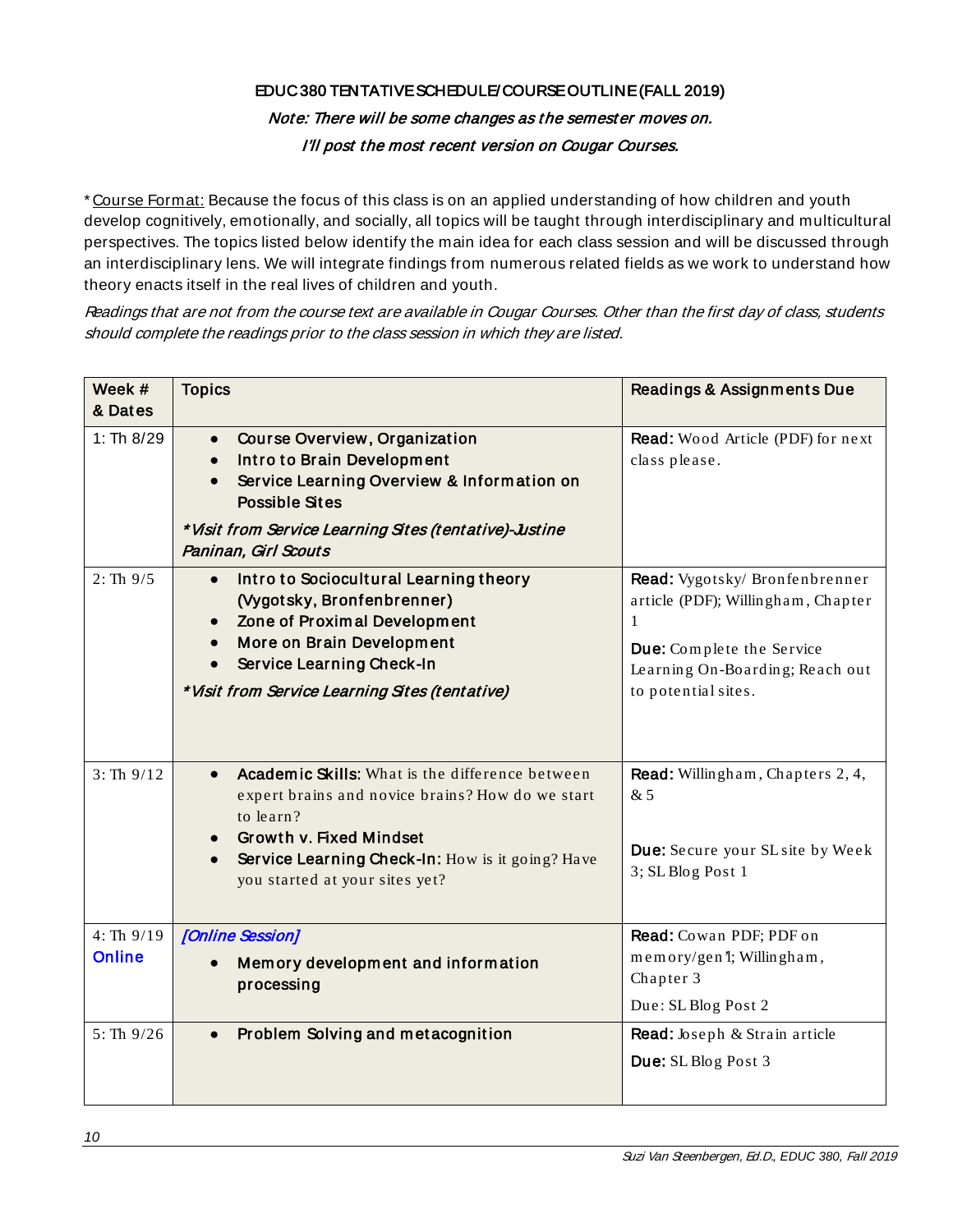| 6: Th 10/3                                          | Peer and friend relationships: How do kids'<br>$\bullet$<br>relationships change over time?                                                                     | Read: Your group's assigned<br>Wood Chapter(s); skim the other<br>chapters as well. |
|-----------------------------------------------------|-----------------------------------------------------------------------------------------------------------------------------------------------------------------|-------------------------------------------------------------------------------------|
|                                                     |                                                                                                                                                                 | Due: SL Blog Post 4                                                                 |
| 7:Th<br>10/10                                       | Development of Identity: Self, ethnic, racial,<br>$\bullet$<br>linguistic, situational<br>How institutional expectations affect students'<br>identities         | Read: Klimstra article; Rodriguez<br>Due: SL Blog Post 5                            |
| 8:Th<br>10/17                                       | Self-concept and self-esteem<br>$\bullet$<br>High expectations & the importance of<br>$\bullet$<br>institutional growth mindset                                 | Read: TBA<br>Due: SL Blog Post 6                                                    |
| 9:Th<br>10/24<br><b>Online</b>                      | [Online Session]<br><b>Critical Thinking</b>                                                                                                                    | Read: Follow the instructions on<br><b>Cougar Courses</b><br>Due: SL Blog Post 7    |
| 10:Th<br>10/31                                      | Development of the four domains of literacy<br>$\bullet$<br>Culturally relevant literacy instruction                                                            | Read: Kuhl article; Language Dev<br><b>PDF</b><br>Due: SL Blog Post 8               |
| 11:Th<br>$11/7$<br><b>Online</b>                    | [Online Session]<br>Brain compatible learning                                                                                                                   | Read: Willingham, Chs 6, 7 & 9<br>Due: SL Blog Post 9                               |
| 12:Th<br>11/14                                      | <b>Motivation</b><br>$\bullet$<br>Preparing For the Service Learning Report &<br>Presentation                                                                   | Read: 2 Daniels articles; Deci<br>Due: SL Blog Post 10                              |
| 13:Th<br>11/21                                      | Preparing For the Service Learning Report &<br>$\bullet$<br>Presentation<br>Final exam/Review                                                                   |                                                                                     |
| 14:11/28                                            | <b>Thanksgiving Break</b>                                                                                                                                       |                                                                                     |
| [No<br>Class]                                       | [No Class]<br>[Optional Zoom Support]                                                                                                                           |                                                                                     |
| 15: Th<br>12/5<br>(Full<br><b>Class</b><br>Session) | Intersections among research, practice, and<br>$\bullet$<br>reality: Sharing Your Findings from Service<br><b>Learning Experience</b><br>Final Exam Review/Prep | Due: Poster or laptop<br>presentation for Gallery Walk                              |
| 12/12                                               | <b>Final Exam [Online]</b><br>Must be finished by 12:00 midnight on<br>December 15, 2019.                                                                       |                                                                                     |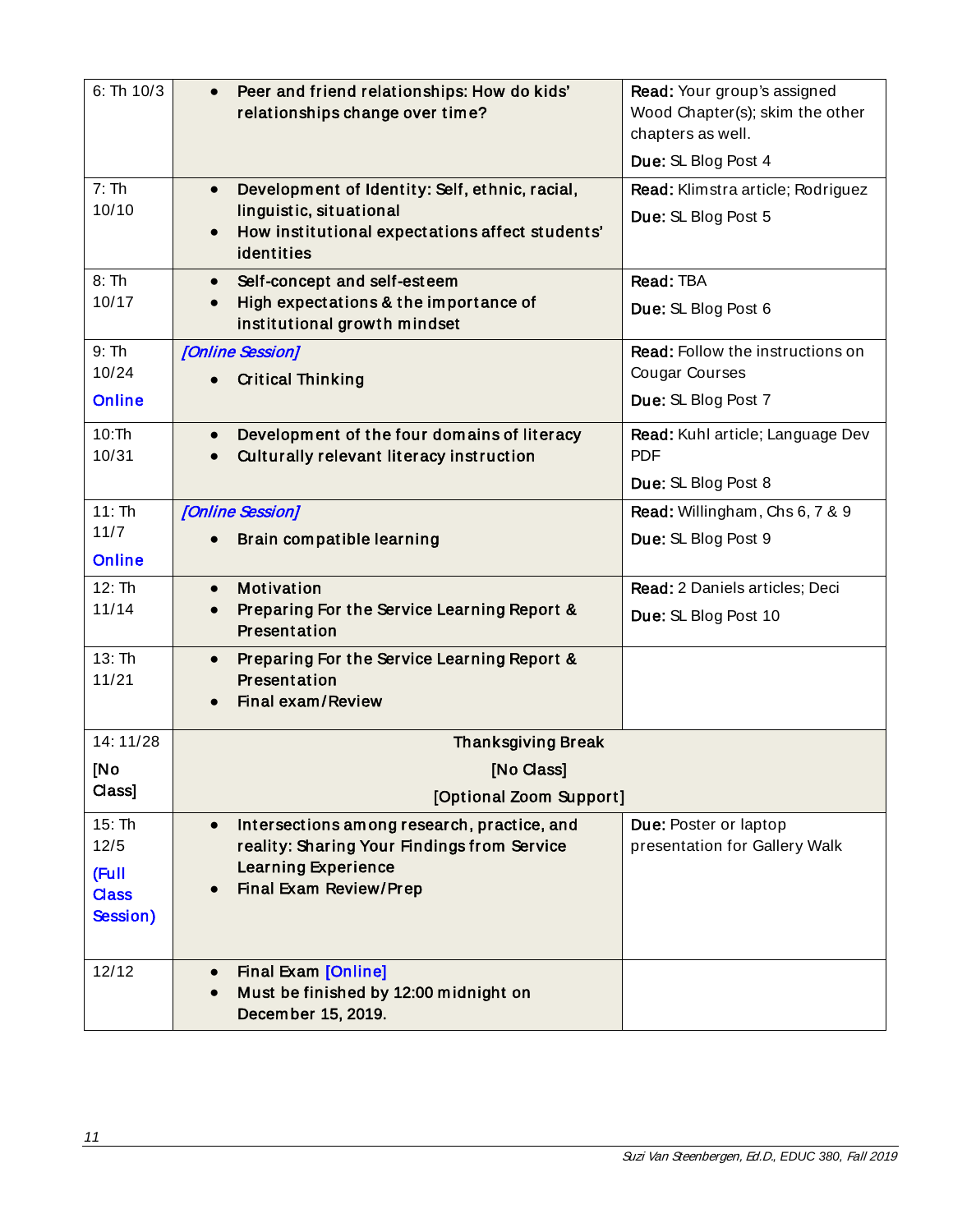### ASSIGNMENT: INTERVIEW WITH A YOUTH

### (Questions To Use With Your Students)

<span id="page-11-0"></span>Read the rubric below. Answer ALL questions—this may require more than one visit with the child/adolescent. Numbered answers are best, and the response must be complete and descriptive of the interaction—a short paragraph to describe the conversation and your connection to the text/developmental level of the child.

### Open the paper with a detailed description of the child/youth.

- 1.) What types of things do you like to do in your free time? How do you decide what to do when you have a choice?
- 2.) How do you feel about school? What is your favorite part? What is your least favorite part?
- 3.) Tell me about your family and friends.
- 4.) Do you have a best friend?
- 5.) What is the best part about having a good friend?
- 6.) What is something difficult about having a best friend?
- 7.) What is your favorite thing to do with your family?
- 8.) How do you solve disagreements with your friends?
- 9.) How do you respond when your parents will not allow you to do something you want to do or to have something you want?
- 10.) Have you thought about what you want to be when you grow up? If you know what you want to be, what do you need to do while you are young in order to get ready to achieve that goal?

# During one of your interview sessions, take time to "play" with your child or adolescent. Play a board game, outdoor sport etc. Observe and make note of their actions, question their choice of moves etc.

### Reflection Section: (Do not forget to complete this section!)

1. How will your observation and understanding of this child's cognitive, social, and emotional development inform and/or influence your interactions and decision-making process with other children of this age?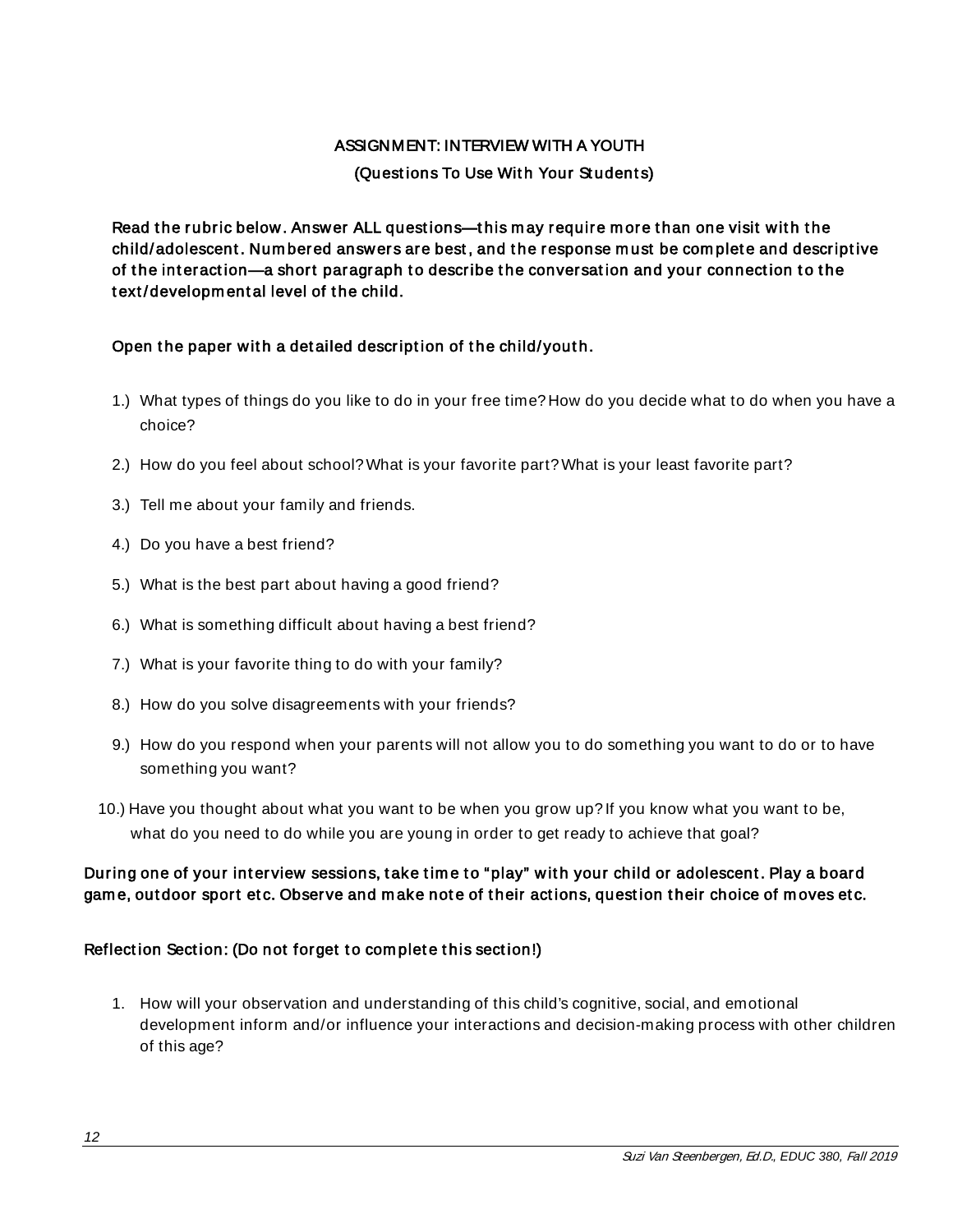2. In what three ways has this interview experience changed your perspective in making assumptions or judgements about people whom you know fairly well?

| <b>Topic</b>                                                                                            | Excellent (4 points each)                                                                                                                                                                                                                                                   | Developing (3 points)                                                                                                                                                                                                                                 | Needs improvement (1<br>pt)                                                                                                                               |
|---------------------------------------------------------------------------------------------------------|-----------------------------------------------------------------------------------------------------------------------------------------------------------------------------------------------------------------------------------------------------------------------------|-------------------------------------------------------------------------------------------------------------------------------------------------------------------------------------------------------------------------------------------------------|-----------------------------------------------------------------------------------------------------------------------------------------------------------|
| Description of<br>the child or<br>adolescent                                                            | The author begins the paper<br>with a detailed introduction to<br>the child or adolescent. The<br>description includes<br>information about the youth's<br>home/family life, school<br>experiences, likes/dislikes, and<br>peer relationships.                              | The author begins the<br>paper with an<br>introduction to the child<br>or adolescent. Some<br>information about the<br>youth is included, but<br>details about his/her<br>home and school lives.<br>peer experiences, and<br>interest may be missing. | There is either NO<br>introduction to the child<br>or adolescent or it is<br>incomplete.                                                                  |
| Theories that<br>explain<br>cognitive,<br>social, and<br>emotional<br>development<br>in youth           | A discussion of the theories<br>learned in the course is clear<br>and descriptive. Key principles<br>are synthesized, not<br>summarized, and demonstrate<br>that the student understands<br>them.                                                                           | A discussion of theories<br>learned in the course is<br>present but may be<br>incomplete or<br>paraphrased from the<br>readings. The student<br>does not demonstrate<br>his/her understanding of<br>the theories.                                     | Limited or vague<br>discussion of the theories<br>learned in the course.                                                                                  |
| Connections<br>between the<br>theoretical<br>constructs<br>and the lived<br>experiences of<br>the youth | There are clear and obvious<br>connections drawn between<br>theories learned in the course<br>and the youth's responses to<br>interview questions. There is an<br>explanation as to how the<br>theoretical constructs might<br>explain the youth's actions and<br>thinking. | Connections are drawn<br>between the theoretical<br>constructs learned in the<br>course and the youth's<br>responses, but those<br>connections are vague or<br>superficial.                                                                           | Limited or vague<br>connections are made.                                                                                                                 |
| <b>Conventions</b><br>of language                                                                       | Writing is clear and provides<br>coherent transitions from one<br>big idea to the next. Each<br>paragraph discusses one main<br>idea. There are very few (if any)<br>spelling, punctuation, or<br>grammar mistakes.                                                         | Writing is clear, and<br>transitions to show one<br>idea leads to the next are<br>usually employed. There<br>may be some spelling,<br>punctuation, or<br>grammatical mistakes, but                                                                    | Ideas not organized into a<br>coherent flow, and there<br>are few transitions to<br>move the reader through<br>the paper. There are<br>multiple spelling, |

# EDUC 380 Rubric for Interview with a Youth Assignment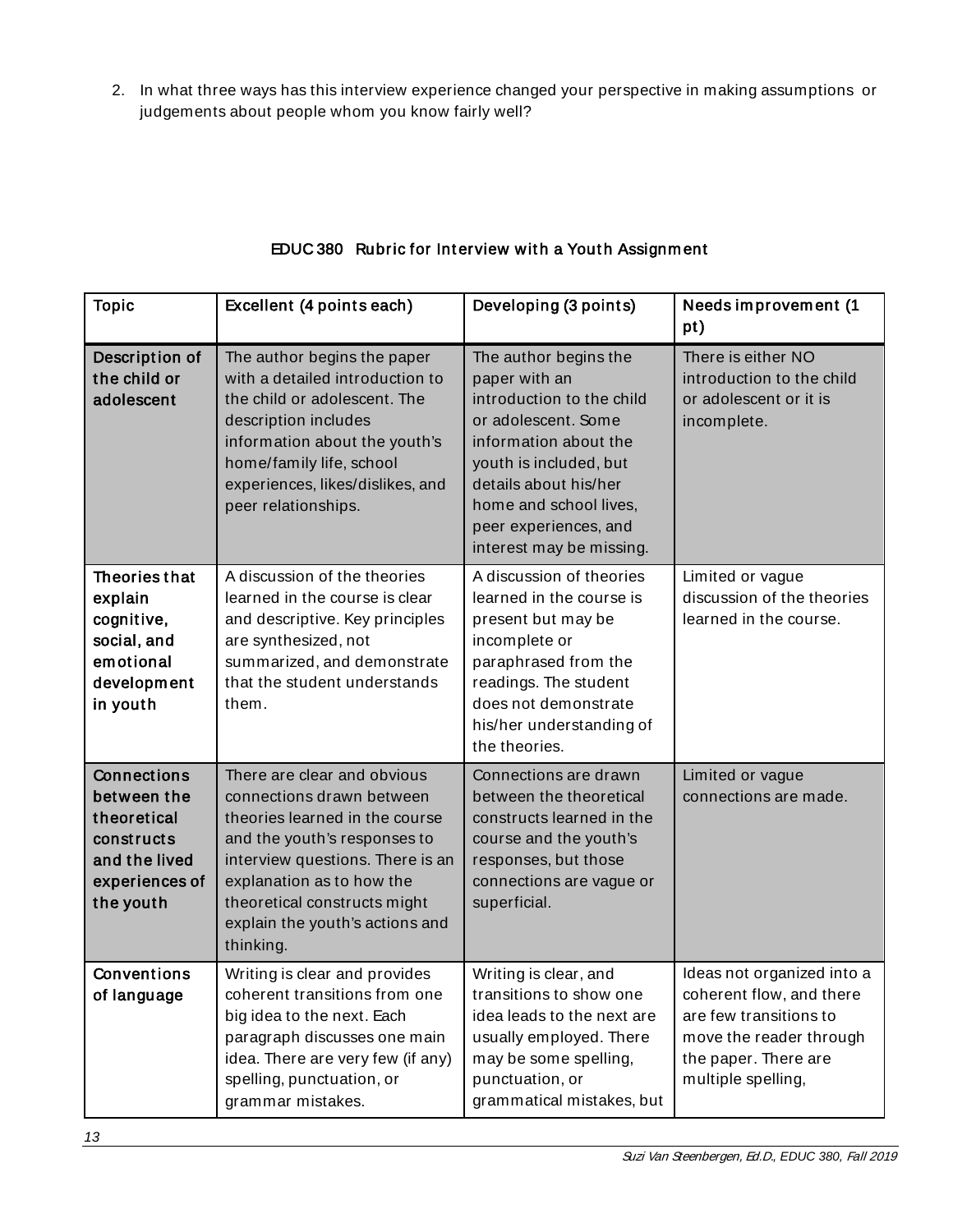<span id="page-13-0"></span>

|  | I they do not detract from | punctuation, and/or     |
|--|----------------------------|-------------------------|
|  | the overall meaning.       | I grammatical mistakes. |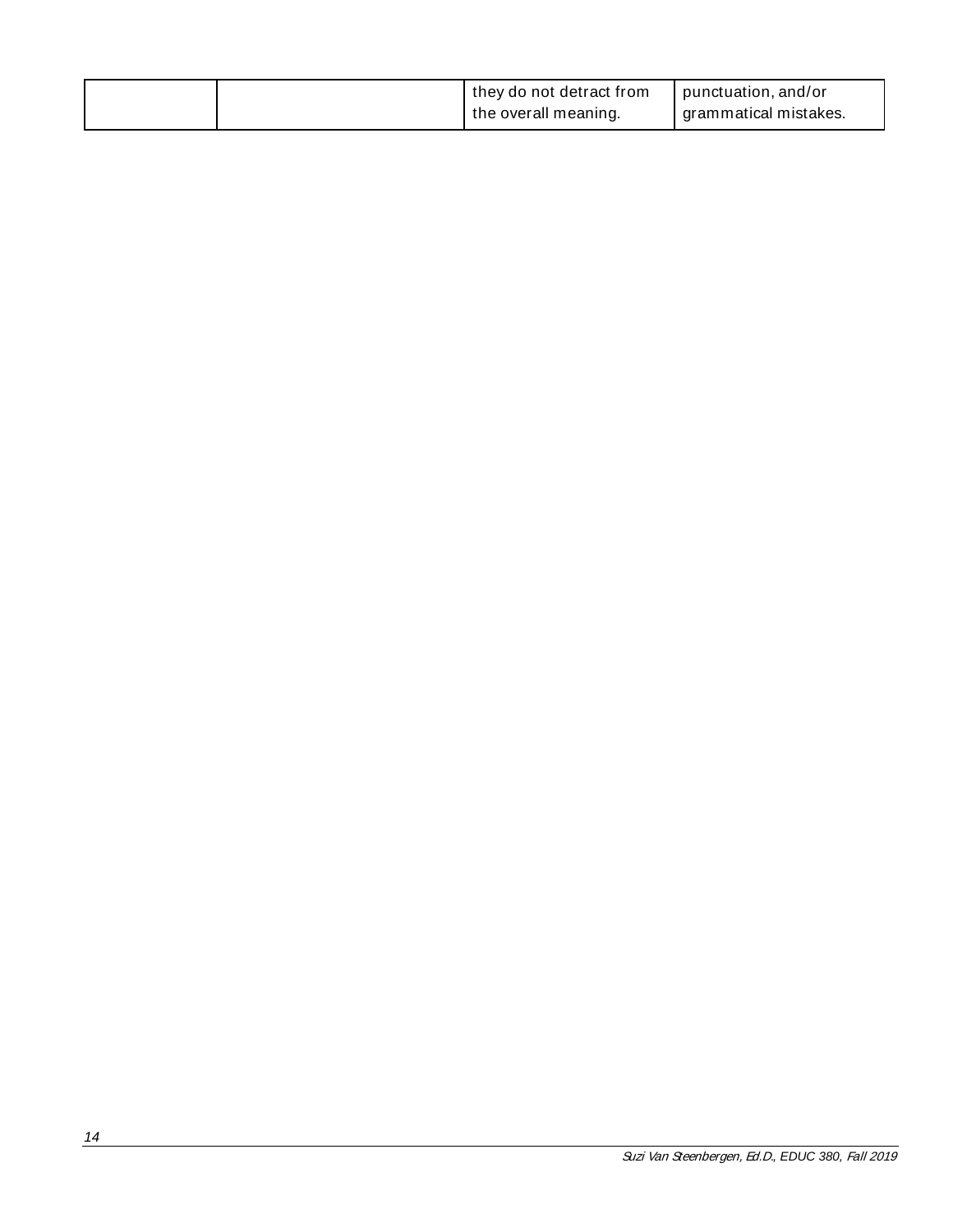### ASSIGNMENT: SERVICE LEARNING REPORT

# Address the following questions in the report. No need to number your responses; however, address all questions in order. Students may draw from this report to complete the Poster presentation.

- 1.) How do the theories of cognitive development inform and/or influence service providers' interactions with their patients/students/clients?
- 2.) What outside influences such as environmental factors, cultural expectations, and family/sibling/friend relationships are evident on the patients/students/clients at your service-learning site? In other words, how do outside forces influence the choices you see being made?
- 3.) How do these outside influences affect the developm ent of t hought and reasoning within the patient/student/client?
- 4.) How do these outside influences affect the service providers' responses and their ability to address the needs of the patient/student/client?
- 5.) How will your understanding of the cognitive, emotional, and social development of the people (patients, students, clients, and service providers) you observe during your service learning experience inform and/or influence your interactions and decision-making processes within your future social and professional life?

| <b>Topic</b>                                                                                  | Excellent (4 points each)                                                                                                                                                                                                                                         | Developing (3 points)                                                                                                                                                                                                                           | <b>Needs Improvement (1</b><br>point)                                    |
|-----------------------------------------------------------------------------------------------|-------------------------------------------------------------------------------------------------------------------------------------------------------------------------------------------------------------------------------------------------------------------|-------------------------------------------------------------------------------------------------------------------------------------------------------------------------------------------------------------------------------------------------|--------------------------------------------------------------------------|
| Description<br>of service<br>learning<br>placement                                            | The author begins the paper<br>with a detailed description of<br>the service learning site. The<br>description includes<br>information about the site<br>itself, his/her role at the site,<br>and the adults & youth with<br>whom he/she worked.                  | The author begins the<br>paper with a description of<br>the service learning site.<br>Some information about<br>the site is included, but<br>details about his/her role<br>and the adults & youth<br>with whom he/she worked<br>may be missing. | There is either no description<br>of the site or it is incomplete.       |
| Theories that<br>explain<br>cognitive,<br>social, and<br>emotional<br>development<br>in youth | A discussion of the theories<br>learned in the course is clear<br>and descriptive. Key principles<br>are synthesized, not<br>summarized, and demonstrate<br>that the student understands<br>them. The discussion is similar<br>to the one in the <i>Interview</i> | A discussion of theories<br>learned in the course is<br>present but may be<br>incomplete or paraphrased<br>from the readings. The<br>student does not<br>demonstrate his/her<br>understanding of the                                            | Limited or vague discussion of<br>the theories learned in the<br>course. |

# RUBRIC FOR SERVICE LEARNING REPORT AND GUIDE FOR POSTER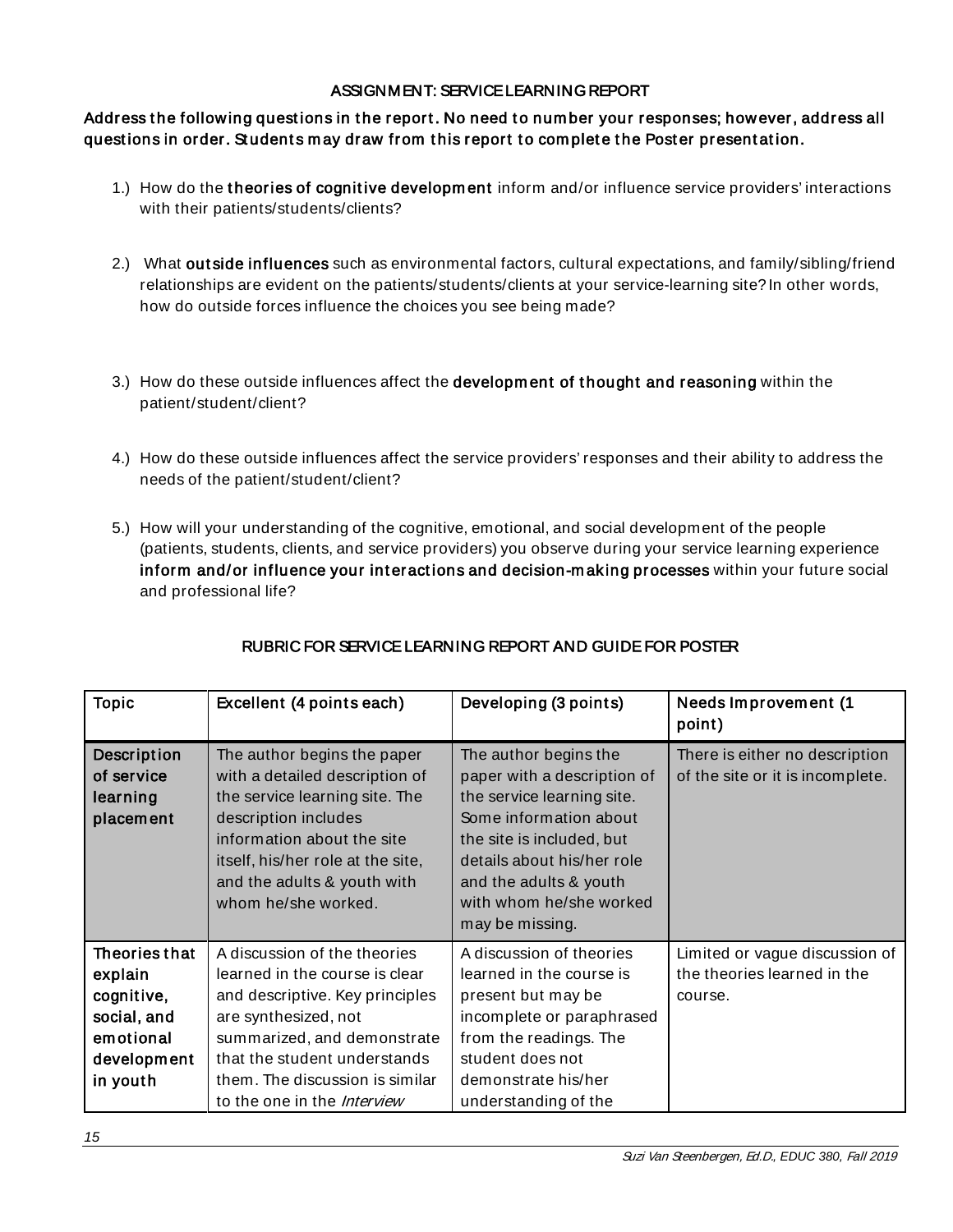|                                                                                                                                     | assignment but reflects new<br>understandings based on<br>additional learning.                                                                                                                                                                                                                               | theories. The discussion is<br>the same as or similar to<br>the one in the <i>Interview</i><br>assignment and does NOT<br>reflect new<br>understandings.                                                                                                                                                         |                                                                                                                                                                                                            |
|-------------------------------------------------------------------------------------------------------------------------------------|--------------------------------------------------------------------------------------------------------------------------------------------------------------------------------------------------------------------------------------------------------------------------------------------------------------|------------------------------------------------------------------------------------------------------------------------------------------------------------------------------------------------------------------------------------------------------------------------------------------------------------------|------------------------------------------------------------------------------------------------------------------------------------------------------------------------------------------------------------|
| Connections<br>between the<br>theoretical<br>constructs<br>and<br>observations<br>&<br>experiences<br>during<br>service<br>learning | There are clear and obvious<br>connections drawn between<br>theories learned in the course<br>and events that occurred<br>throughout service learning.<br>There is an explanation as to<br>how the theoretical constructs<br>might explain the youth's<br>actions and thinking.                              | Connections are drawn<br>between the theoretical<br>constructs learned in the<br>course and events that<br>occurred throughout<br>service learning, but those<br>connections are vague or<br>superficial.                                                                                                        | Limited or vague connections<br>are made.                                                                                                                                                                  |
| Synthesis<br>and<br>discussion of<br>further<br>impact                                                                              | The author synthesizes his/her<br>learning from the semester in<br>a way that demonstrates<br>understanding of the way that<br>theoretical constructs<br>influence the decisions that<br>children and adolescents<br>make. He/she explains how<br>this learning will impact future<br>actions and decisions. | The author synthesizes<br>his/her learning from the<br>semester in a way that<br>suggests understanding of<br>how theoretical constructs<br>influence the decisions that<br>children and adolescents<br>make. There is little<br>discussion of how this<br>learning will impact future<br>actions and decisions. | There is little to no synthesis<br>or discussion of further<br>impact.                                                                                                                                     |
| Conventions<br>of language                                                                                                          | Writing is clear and provides<br>coherent transitions from one<br>big idea to the next. Each<br>paragraph discusses one main<br>idea. There are very few (if any)<br>spelling, punctuation, or<br>grammar mistakes.                                                                                          | Writing is clear, and<br>transitions to show one<br>idea leads to the next are<br>usually employed. There<br>may be some spelling,<br>punctuation, or<br>grammatical mistakes, but<br>they do not detract from<br>the overall meaning.                                                                           | Ideas are not organized into a<br>coherent flow, and there are<br>few transitions to move the<br>reader through the paper.<br>There are multiple spelling,<br>punctuation, and/or<br>grammatical mistakes. |

<span id="page-15-0"></span><u> 1980 - Johann Barnett, fransk politik (</u>